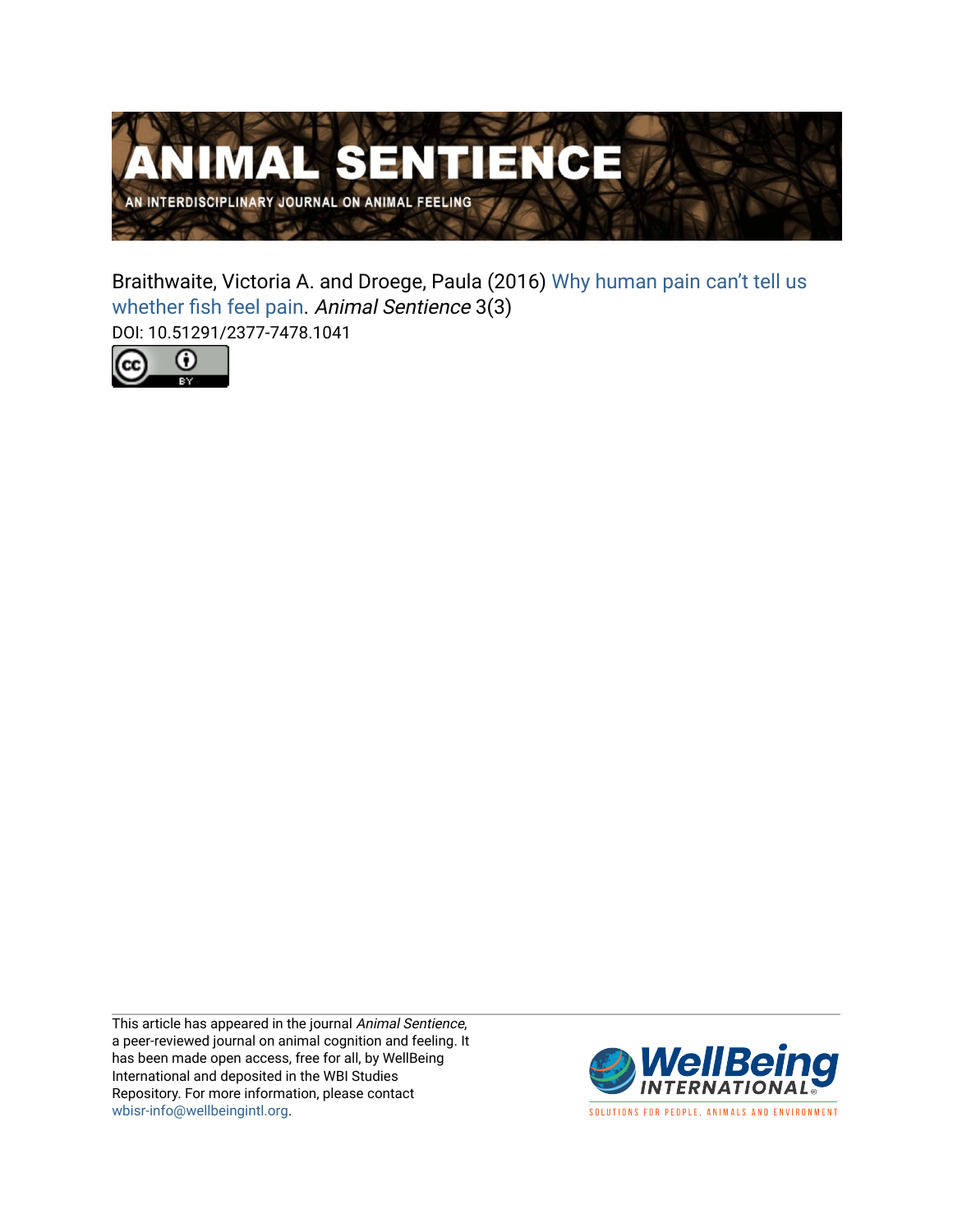## **Why human pain can't tell us whether fish feel pain**

*Commentary on [Key](http://animalstudiesrepository.org/animsent/vol1/iss3/1/) on Fish Pain*

## **Victoria A. Braithwaite & Paula Droege**

Center for Brain, Behavior & Cognition Penn State University

**Abstract:** In his target article, Key (2016) reviews the neuroanatomy of human pain and uses what is known about human pain to argue that fish cannot experience pain. We provide three reasons why the conclusions reached by Key are unsupported. They consider (i) why it is not sufficient to conclude that only human neural structures can process conscious pain, (ii) why an understanding of pain in humans and non-human animals needs to be based within a framework of consciousness, and (iii) evidence already exists that fish treated with noxious stimuli lose the ability to perform normal behaviours: This was a behavioral proxy that Key proposed would provide good evidence for an animal to feel pain.

> **Victoria Braithwaite** [v.braithwaite@psu.edu](mailto:v.braithwaite@psu.edu) is Professor of Fisheries and Biology at Penn State University. Her research focuses on animal cognition. She studies neurophysiology and behaviour to determine the mechanistic processes that influence animal behavior. She has researched and written about whether fish have the capacity for pain perception. <http://bio.psu.edu/directory/vab12>



Paula Droege [pdroege@psu.edu](mailto:pdroege@psu.edu) is Senior Lecturer in the Philosophy Department at Penn State University. Her theories of consciousness propose an essential role for temporal representation in conscious states. She wrote *Caging the Beast: A Theory of Sensory Consciousness* and articles on the role of consciousness in memory, free will, and delusions. <http://philosophy.la.psu.edu/directory/pud10>



The target article by Key (2016) is problematic on multiple grounds. First and foremost is the assumption that human pain processing is the standard for assessing pain processing in nonhuman animals. Yet many, Key included, agree that the process of convergent evolution allows different structures to perform the same function, so it is puzzling that Key maintains that only human structures can perform the function of conscious pain.

We agree that a central goal in understanding the feeling associated with pain is to determine the unique functional properties of consciousness, but to do so requires a theory of consciousness, which Key has not articulated, much less defended. In particular, arguments for animal consciousness do exist (Droege & Braithwaite, 2014; Edelman & Seth, 2009) and should be considered.